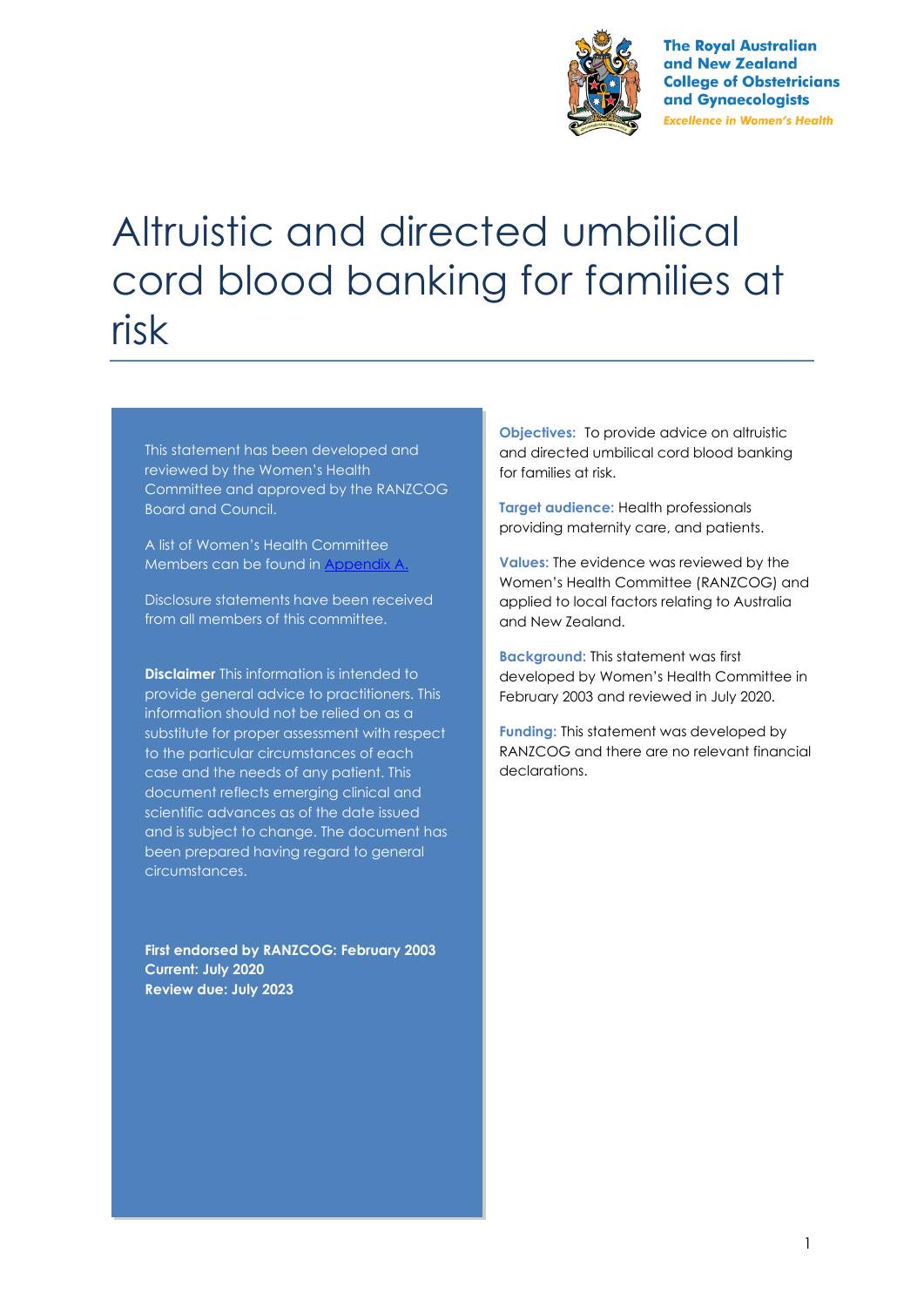## **1. Plain language summary**

Umbilical cord blood is a rich source of stem cells that can be used in the treatment of a range of blood disorders and conditions of the immune system. A baby's cord blood can be collected at birth and stored for possible use in the future.

## **2. Summary of recommendations**

| <b>Recommendation 1</b>                                            | Grade           |
|--------------------------------------------------------------------|-----------------|
| The Royal Australian and New Zealand College of Obstetricians and  | Consensus-based |
| Gynaecologists (RANZCOG) supports the collection of altruistic and | recommendation  |
| directed cord blood donations for at risk families.                |                 |
|                                                                    |                 |

## **3. Introduction**

Umbilical Cord blood represents a rich source of Haematopoetic Stem Cells (HSC). The major clinical use of cord blood stem cells has been in the treatment of haematological malignancy in children. Currently about 20 percent of stem cell transplants for young patients are cord blood transplants. Umbilical cord blood (UCB) as an alternative to bone marrow as a source of HSC for allogeneic transplantation has a number of potential advantages for both adults and children including availability, extension of the donor pool, lower incidence of graft versus host disease, can be transplanted even with a higher degree of HLA mismatch, and lower incidence of viral transmission.

## **4. Discussion and recommendations**

#### **4.1 Current uses of umbilical cord blood**

Current uses of umbilical cord blood include:

1. Cord blood transplants (CBT) from related donors

Cord blood transplantation is particularly useful for treating children with haemoglobinopathies.

2. Cord blood transplants in children from unrelated donors

CBT is a good option for children with haematological malignancy who lack a related donor.

3. Cord blood transplants in adults from unrelated donors

Results of HSC transplants in adults with haematological malignancy are encouraging.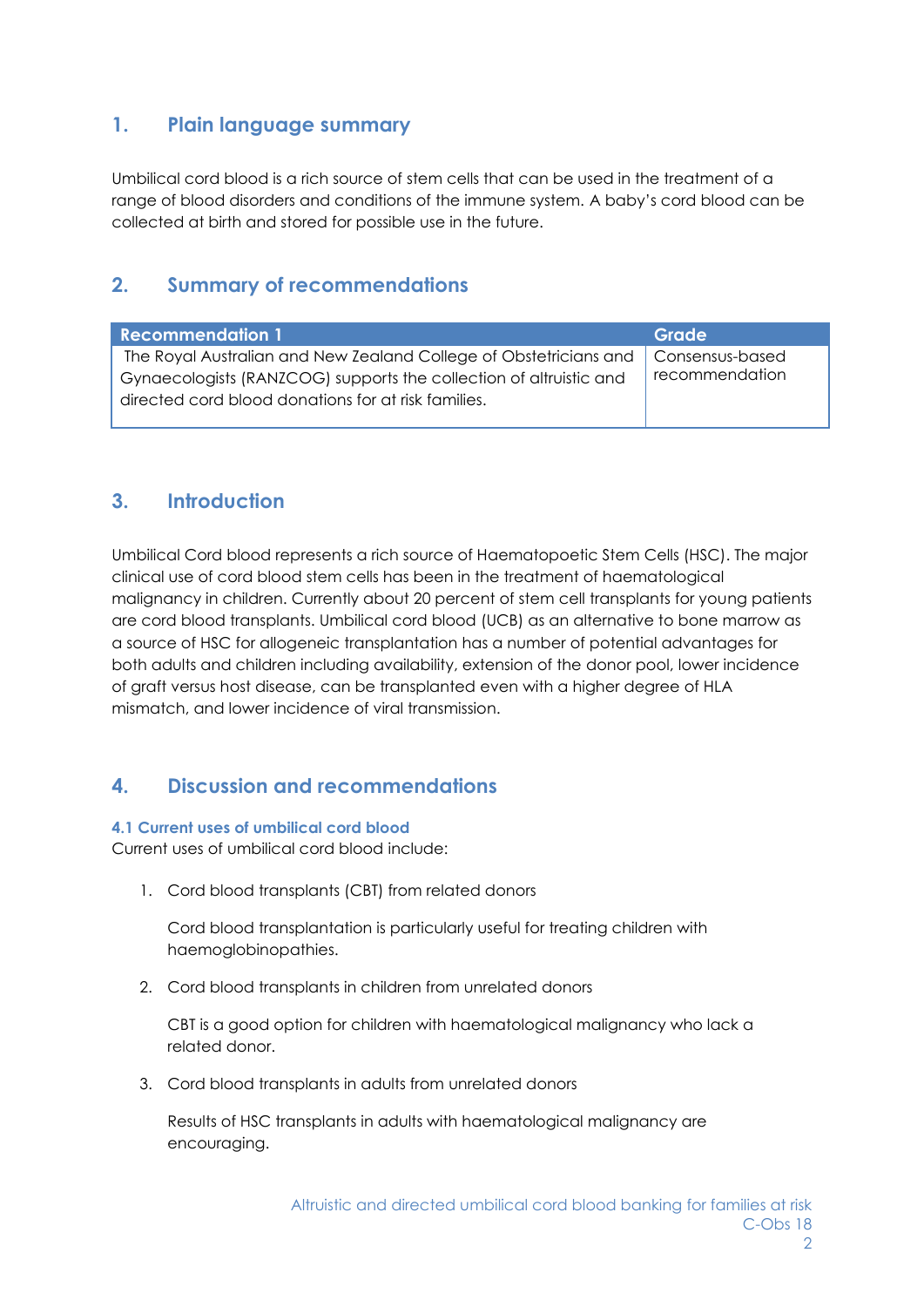There is substantial speculation about the use of cord blood non-HSC in treatment of a variety of acute and chronic conditions and there is increasing interest in the use of fetalderived stem cells in the treatment of neurological and other disorders. This interest in umbilical cord blood stem cells has arisen for two reasons. First, recent research has established that UCB stem cells can demonstrate plasticity (i.e. the ability under the correct conditions to differentiate into a variety of cells other than blood cells, such as neural cell, cardiac cells and osteoblasts), suggesting a role for them in the treatment of diseases such as diabetes, cerebral vascular disease and Parkinson's disease. Second, as the collection and use of UCB cells does not involve the destruction of an embryo, their use in research and therapy avoids many of the moral concerns raised by embryonic stem cell research.

In 2000, the Commonwealth Government assisted in the establishment of an Australian National Cord Blood Collection Network (NCBCN). The Australian Bone Marrow Donor Registry (ABMDR) was contracted to manage the (four year) "Development Phase" of the National Cord Blood Collection Network.

The network was officially launched under the name "AusCord" in September 2002. Australia now has three public UBC banks (including 11 collection centres), located in Sydney, Melbourne and Brisbane and nationally coordinated by AusCord.

The main objective of the network is to collect, process and store 22,000 searchable, TGA compliant Cord Blood Units, (including 2,000 indigenous units) for the purpose of transplantation and to establish a computerised national registry of Cord Blood Units for the purpose of searching, matching and distributing Cord Blood Units.

In New Zealand the government has been lobbied to establish a public UCB bank, but so far have declined to fund this initiative. Private UCB banking is available.

#### **4.2 Types of cord blood donation**

#### *4. 2.1 Altruistic (non directed) donations*

Thirty percent (30 percent) of Australian patients in need of an allogeneic bone marrow transplant have a suitable family donor, that is, 5 or 6 out of 6 Human Leucocyte Antigen (HLA) matched close relative. Of the remaining 70 percent of patients, only 20-25 percent are able to find an unrelated bone marrow donor on the existing registries. Therefore, over 50 percent of patients in need of an allogeneic transplant do not have a histocompatible related or unrelated donor. This same group may be eligible for a cord blood transplant as it is known that the degree of compatibility between the patient and the cord unit does not need to be as stringent as in bone marrow transplantation, with matching acceptable to a level of 4 out of 6 match. This is because graft-versus-host disease is lower in cord blood transplants at a given level of match, thereby increasing an individual's chances of finding a suitable cord blood donation at an acceptable level of match. The main indication for cord blood transplantation is relapsed acute lymphoblastic leukaemia in children.

Following the experience at the New York Cord Blood Bank and the National Marrow Donor Program in the United States in identifying suitably matched donors (5 out of 6 and 6 out of 6 HLA matches) for patients, the NCBCN expect that a collection of 20,000 cord blood units will enable 80-90 percent of Australian requests to be met.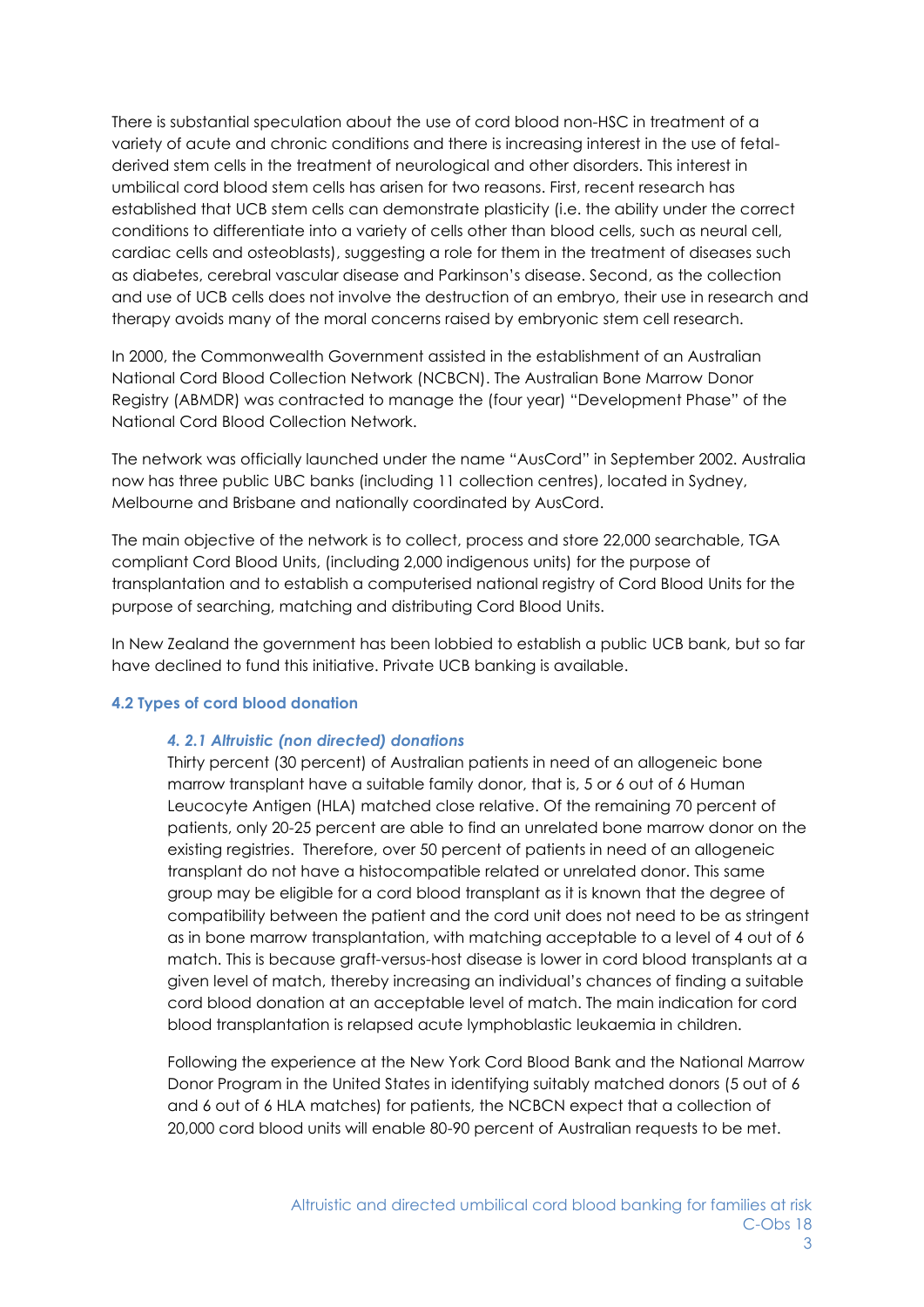#### *4.2.2 Directed donations in at risk families*

The collection of cord blood units for use by siblings born into a family where there is a known genetic disease amenable to HSC transplant remains a recommendation. If the cells are HLA-compatible they may be used for an affected child. If not, they may be useable for a future HLA-compatible sibling.

#### **4.3 Practical implications of cord blood collection**

A limited number of hospitals are funded to arrange altruistic cord blood collections for AusCord. There are a number of challenges that remain. Collection and storing UCB is expensive and logistically complex. Also public UCB banks are still characterised by underrepresentation of many ethnic groups, particularly Aboriginal Australians and Pacific Islanders.

It is important to recognise that umbilical cord stem cell transplants for larger children or adults may require higher stem cell doses than single cord blood units provide, thus requiring a traditional bone marrow transplant in addition. Also, in many cases a patient's own cord blood is unusable for transplantation because precursors of the patient's disease (e.g., leukaemia) may be in the cord blood.

Some commercial groups claim that cord blood can prevent or cure a range of diseases, but there is currently insufficient evidence to prove this. In the future, the range of diseases treated using cord blood might be expanded as science and technology advances.

## **5. Conclusion**

The College recommends that hospitals develop their own policies in relation to cord blood storage and use of UCB banks' services.

## **6. Other suggested reading**

Australian Bone Marrow Donar Registry (AusCord) [https://www.abmdr.org.au/public-cord](https://www.abmdr.org.au/public-cord-blood/)[blood/](https://www.abmdr.org.au/public-cord-blood/)

Placental Blood Transplant and Autologous Banking – Caveat Emptor Johnson, F.L. Journal of Paediatric Haematology/ Oncology 1997; Volume 19 (3); 183-186.

Umbilical cord blood banking: public good or private benefit? Samuel GN, Kerridge IH, O'Brien TA. Med J Aust 2008 May 5; 188 (9): 533-5. Review.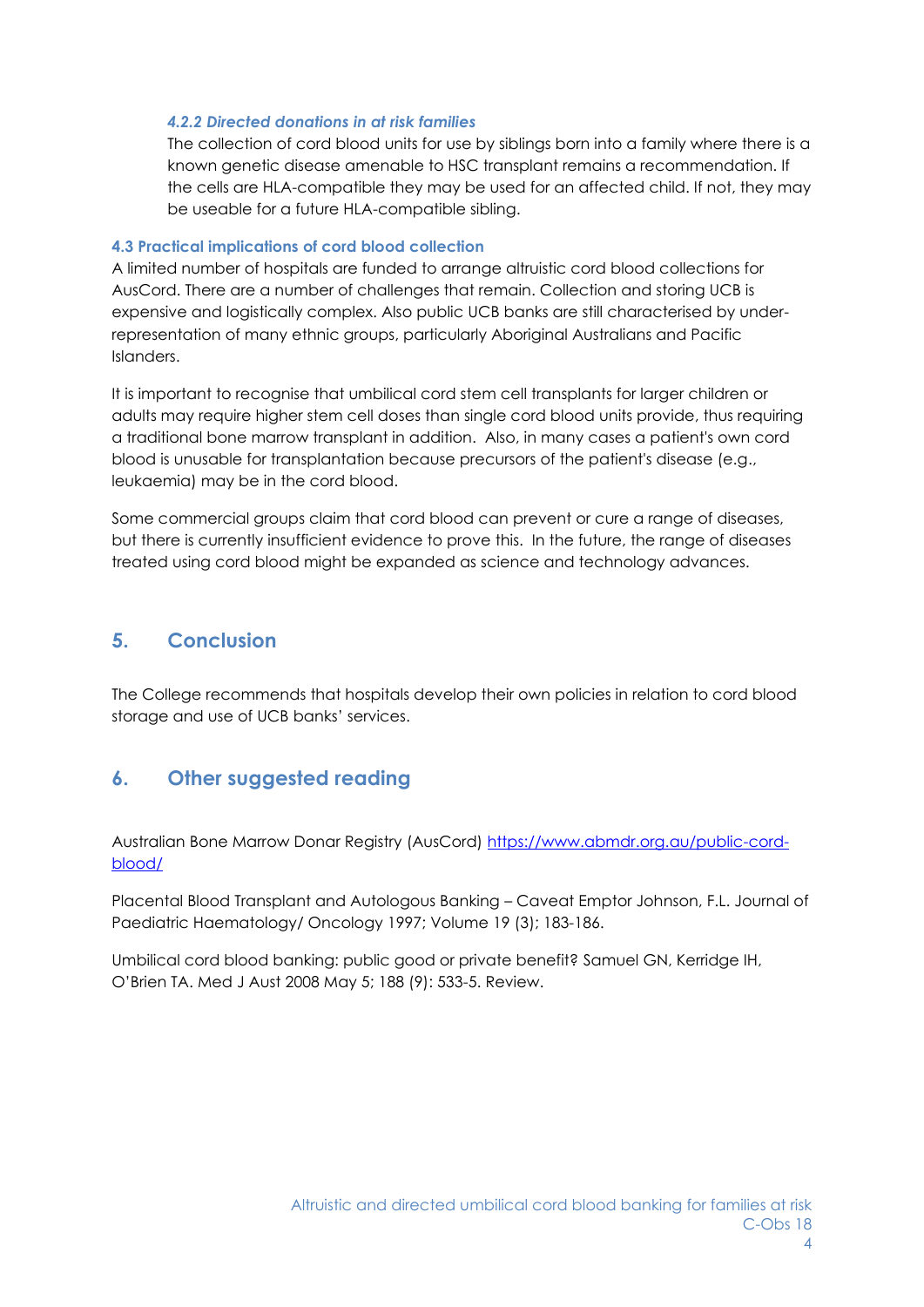# **7. Links to other College statements**

Evidence-based Medicine, Obstetrics and Gynaecology (C-Gen 15) [https://www.ranzcog.edu.au/RANZCOG\\_SITE/media/RANZCOG-](https://www.ranzcog.edu.au/RANZCOG_SITE/media/RANZCOG-MEDIA/Women%27s%20Health/Statement%20and%20guidelines/Clinical%20-%20General/Evidence-based-medicine,-Obstetrics-and-Gynaecology-(C-Gen-15)-Review-March-2016.pdf?ext=.pdf)[MEDIA/Women%27s%20Health/Statement%20and%20guidelines/Clinical%20-](https://www.ranzcog.edu.au/RANZCOG_SITE/media/RANZCOG-MEDIA/Women%27s%20Health/Statement%20and%20guidelines/Clinical%20-%20General/Evidence-based-medicine,-Obstetrics-and-Gynaecology-(C-Gen-15)-Review-March-2016.pdf?ext=.pdf) [%20General/Evidence-based-medicine,-Obstetrics-and-Gynaecology-\(C-Gen-15\)-Review-](https://www.ranzcog.edu.au/RANZCOG_SITE/media/RANZCOG-MEDIA/Women%27s%20Health/Statement%20and%20guidelines/Clinical%20-%20General/Evidence-based-medicine,-Obstetrics-and-Gynaecology-(C-Gen-15)-Review-March-2016.pdf?ext=.pdf)[March-2016.pdf?ext=.pdf](https://www.ranzcog.edu.au/RANZCOG_SITE/media/RANZCOG-MEDIA/Women%27s%20Health/Statement%20and%20guidelines/Clinical%20-%20General/Evidence-based-medicine,-Obstetrics-and-Gynaecology-(C-Gen-15)-Review-March-2016.pdf?ext=.pdf)

# **8. Patient information**

A range of RANZCOG Patient Information Pamphlets can be ordered via: [https://www.ranzcog.edu.au/Womens-Health/Patient-Information-Guides/Patient-](https://www.ranzcog.edu.au/Womens-Health/Patient-Information-Guides/Patient-Information-Pamphlets)[Information-Pamphlets](https://www.ranzcog.edu.au/Womens-Health/Patient-Information-Guides/Patient-Information-Pamphlets)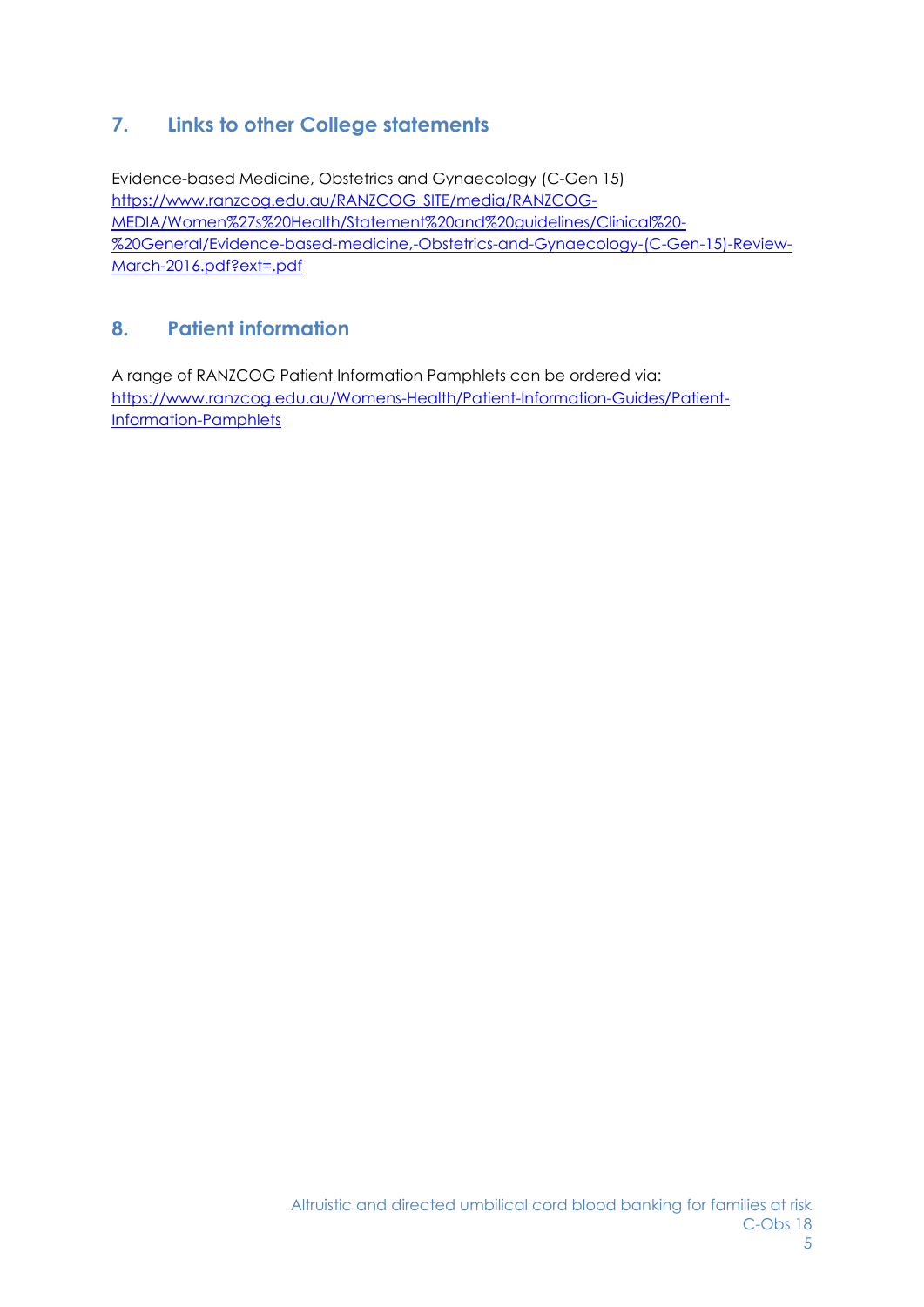# **Appendices**

**Appendix A Women's Health Committee Membership**

| <b>Name</b>                       | <b>Position on Committee</b>        |
|-----------------------------------|-------------------------------------|
| Professor Yee Leung               | Chair and Board Member              |
| Dr Gillian Gibson                 | Deputy Chair, Gynaecology           |
| Dr Scott White                    | Deputy Chair, Obstetrics            |
| Associate Professor Ian Pettigrew | Member and EAC Representative       |
| Dr Kristy Milward                 | Member and Councillor               |
| Dr Will Milford                   | Member and Councillor               |
| Dr Frank O'Keeffe                 | <b>Member and Councillor</b>        |
| Professor Sue Walker              | Member                              |
| Professor Steve Robson            | Member                              |
| Dr Roy Watson                     | Member and Councillor               |
| Dr Susan Fleming                  | Member and Councillor               |
| Dr Sue Belgrave                   | <b>Member and Councillor</b>        |
| Dr Marilyn Clarke                 | <b>ATSI Representative</b>          |
| Professor Kirsten Black           | Member                              |
| Dr Thangeswaran Rudra             | Member                              |
| Dr Nisha Khot                     | Member and SIMG Representative      |
| Dr Judith Gardiner                | Diplomate Representative            |
| Dr Angela Brown                   | Midwifery Representative, Australia |
|                                   | Midwifery Representative, New       |
| Ms Adrienne Priday                | <b>Zealand</b>                      |
| Ms Ann Jorgensen                  | Community Representative            |
| Dr Rebecca Mackenzie-Proctor      | Trainee Representative              |
| Dr Leigh Duncan                   | Maori Representative                |
|                                   | Co-opted member (ANZJOG             |
| Prof Caroline De Costa            | member)                             |
| Dr Christine Sammartino           | Observer                            |

**Appendix B Overview of the development and review process for this statement** 

*i. Steps in developing and updating this statement*

This statement was originally developed in February 2003 and was most recently reviewed in July 2020. The Women's Health Committee carried out the following steps in reviewing this statement:

- Declarations of interest were sought from all members prior to reviewing this statement.
- At the March 2020 committee meeting, the existing consensus-based recommendations were reviewed and updated (where appropriate) based on the available body of evidence and clinical expertise. Recommendations were graded as set out below in Appendix B part iii)
- *ii. Declaration of interest process and management*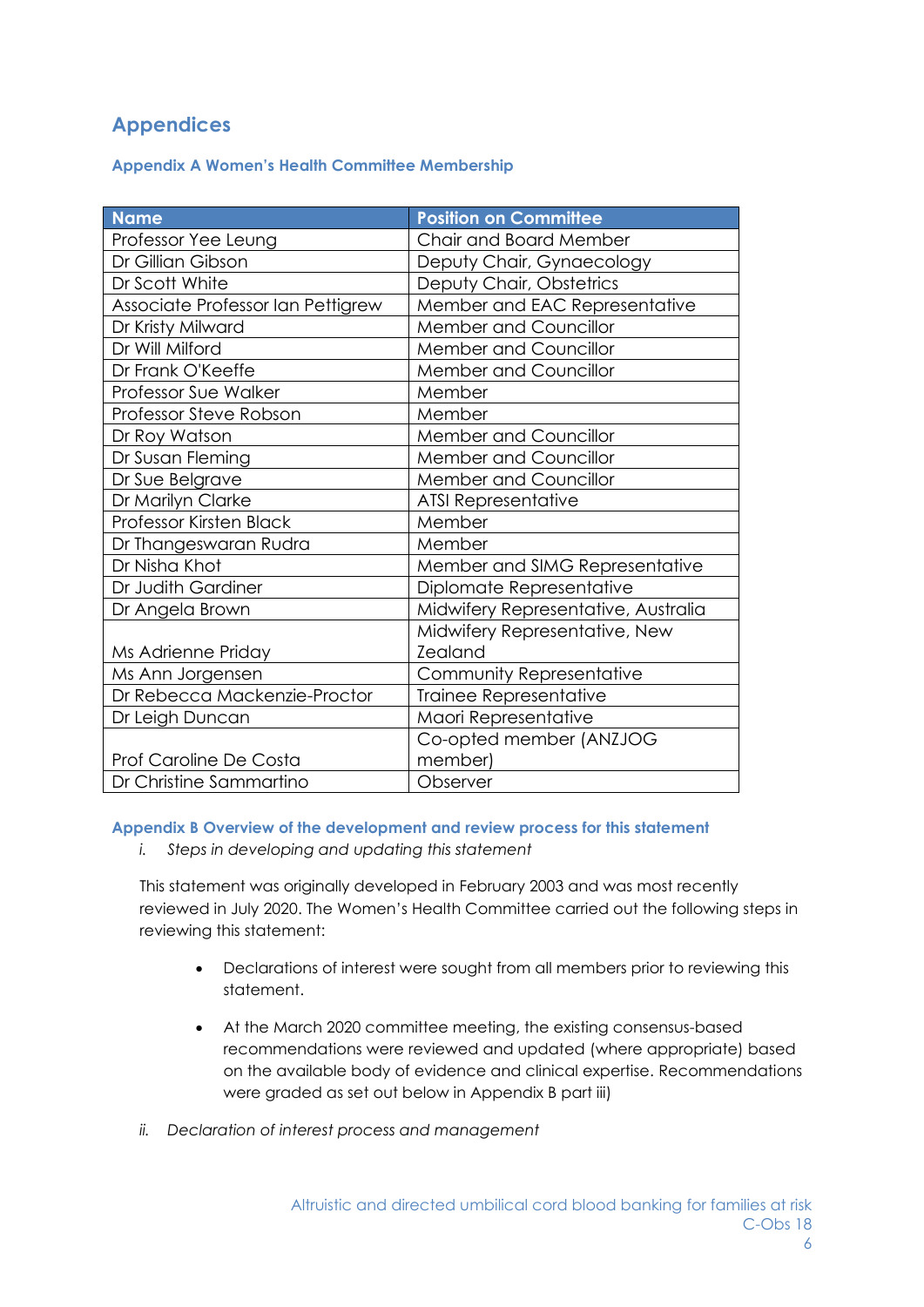Declaring interests is essential in order to prevent any potential conflict between the private interests of members, and their duties as part of the Women's Health Committee.

A declaration of interest form specific to guidelines and statements was developed by RANZCOG and approved by the RANZCOG Board in September 2012. The Women's Health Committee members were required to declare their relevant interests in writing on this form prior to participating in the review of this statement.

Members were required to update their information as soon as they become aware of any changes to their interests and there was also a standing agenda item at each meeting where declarations of interest were called for and recorded as part of the meeting minutes.

There were no significant real or perceived conflicts of interest that required management during the process of updating this statement.

*iii. Grading of recommendations*

Each recommendation in this College statement is given an overall grade as per the table below, based on the National Health and Medical Research Council (NHMRC) Levels of Evidence and Grades of Recommendations for Developers of Guidelines. Where no robust evidence was available but there was sufficient consensus within the Women's Health Committee, consensus-based recommendations were developed or existing ones updated and are identifiable as such. Consensus-based recommendations were agreed to by the entire committee. Good Practice Notes are highlighted throughout and provide practical guidance to facilitate implementation. These were also developed through consensus of the entire committee.

| Recommendation<br>category |              | Description                                                                                                    |
|----------------------------|--------------|----------------------------------------------------------------------------------------------------------------|
| Evidence-based             | A            | Body of evidence can be trusted to guide practice                                                              |
|                            | <sub>B</sub> | Body of evidence can be trusted to guide practice<br>in most situations                                        |
|                            | $\mathsf{C}$ | Body of evidence provides some support for<br>recommendation(s) but care should be taken in its<br>application |
|                            | D            | The body of evidence is weak and the<br>recommendation must be applied with caution                            |
| Consensus-based            |              | Recommendation based on clinical opinion and<br>expertise as insufficient evidence available                   |
| Good Practice Note         |              | Practical advice and information based on clinical<br>opinion and expertise                                    |